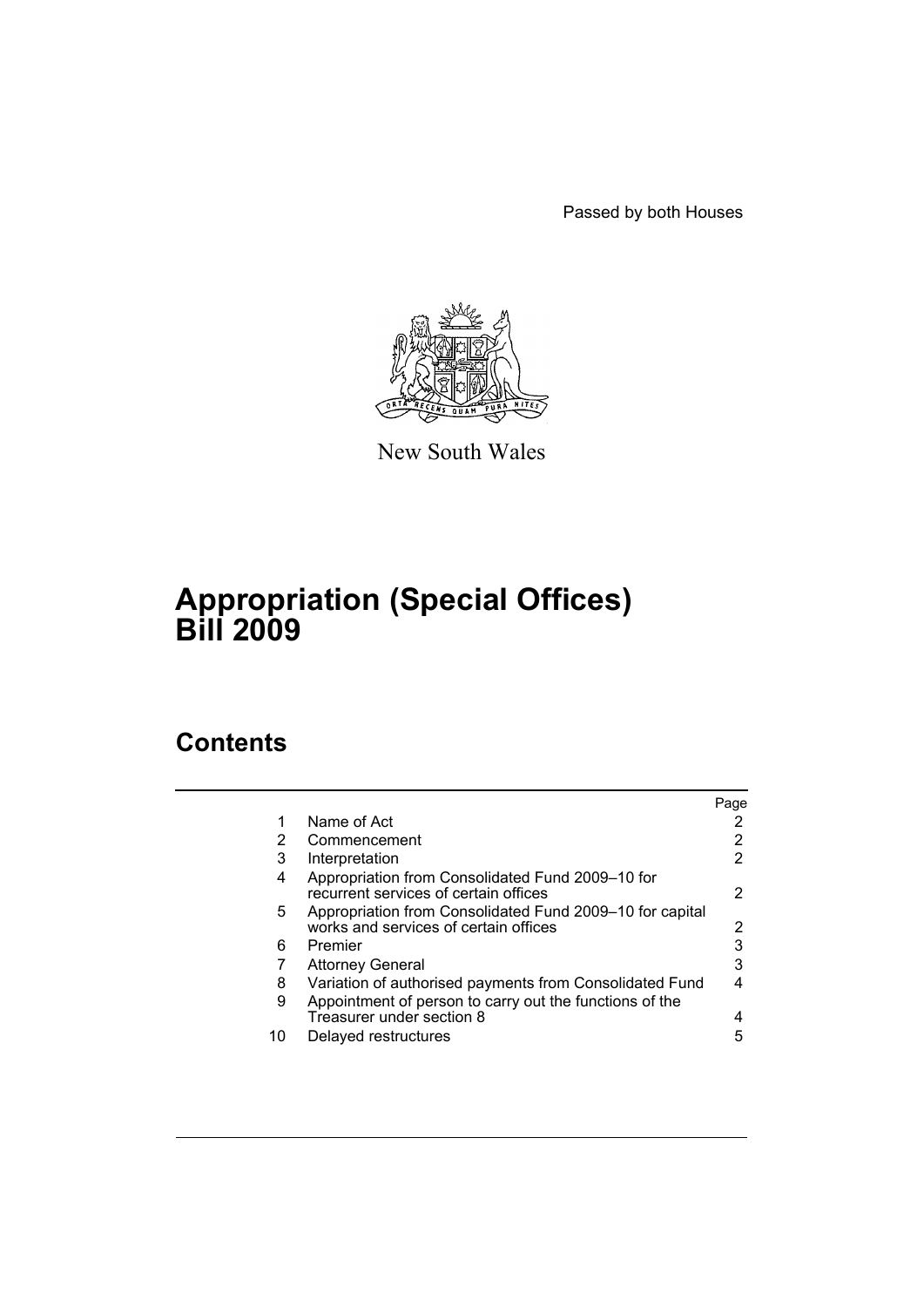*I certify that this public bill, which originated in the Legislative Assembly, has finally passed the Legislative Council and the Legislative Assembly of New South Wales.*

> *Clerk of the Legislative Assembly. Legislative Assembly, Sydney, , 2009*



New South Wales

## **Appropriation (Special Offices) Bill 2009**

Act No , 2009

An Act to appropriate out of the Consolidated Fund sums for the recurrent services and capital works and services of certain offices for the year 2009–10.

*I have examined this bill and find it to correspond in all respects with the bill as finally passed by both Houses.*

*Assistant Speaker of the Legislative Assembly.*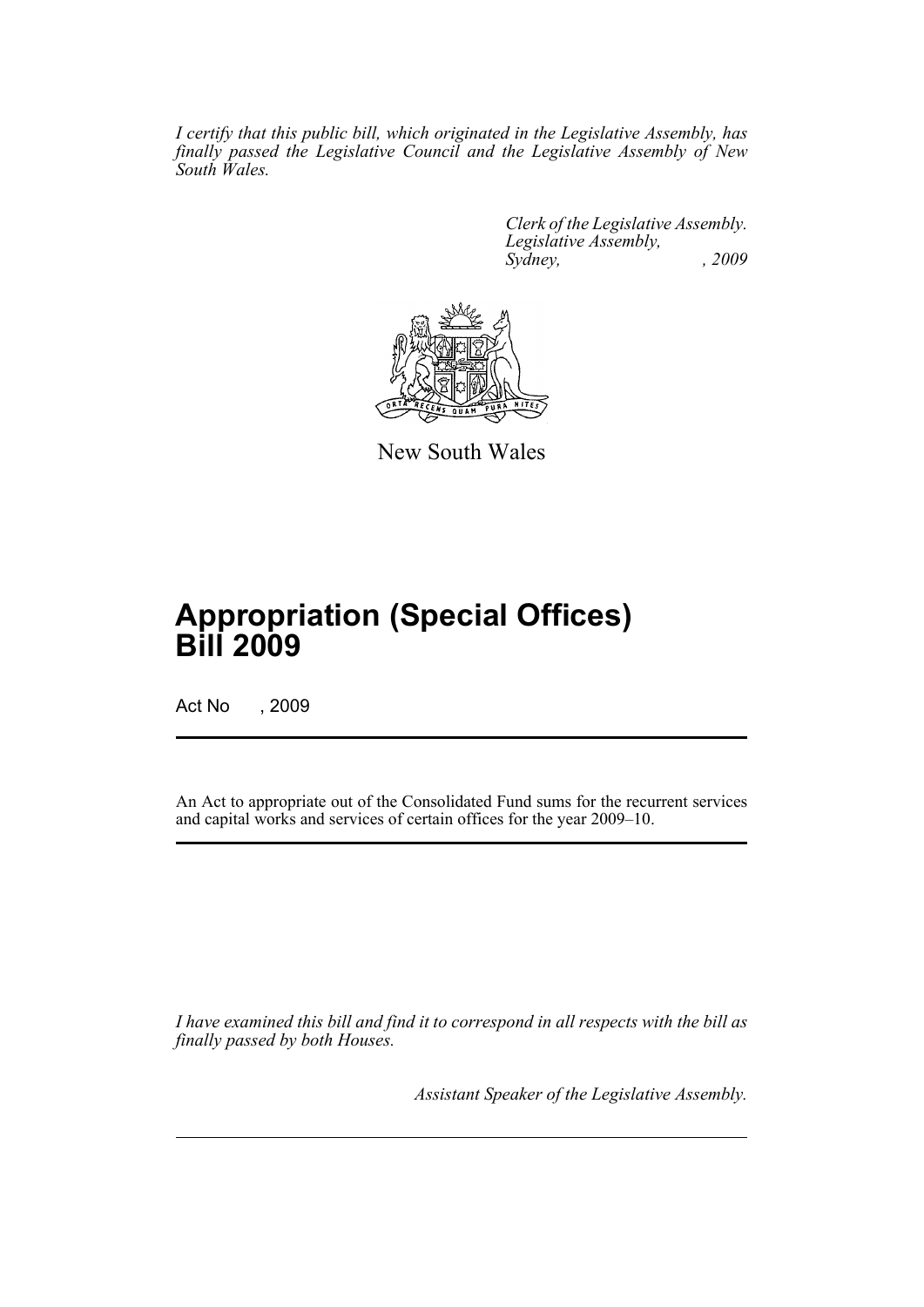## <span id="page-2-0"></span>**The Legislature of New South Wales enacts:**

## **1 Name of Act**

This Act is the *Appropriation (Special Offices) Act 2009*.

## <span id="page-2-1"></span>**2 Commencement**

This Act commences or is taken to have commenced on 1 July 2009.

## <span id="page-2-2"></span>**3 Interpretation**

- (1) In this Act, a reference to the year 2009–10 is a reference to the year from 1 July 2009 to 30 June 2010.
- (2) A reference in the *Public Finance and Audit Act 1983* to an or the Appropriation Act includes a reference to this Act.

#### <span id="page-2-3"></span>**4 Appropriation from Consolidated Fund 2009–10 for recurrent services of certain offices**

- (1) Out of the Consolidated Fund there are hereby appropriated the sums identified in sections 6 and 7, as the sums appropriated by this Act for recurrent services, which sums may be issued and applied for or towards the several uses and purposes expressed in those sections for recurrent services for the year 2009–10.
- (2) The total sum appropriated out of the Consolidated Fund for recurrent services for the year 2009–10, in accordance with the provisions of sections 6 and 7, is the sum of \$136,767,000.
- (3) Any amounts expended for recurrent services under section 25 of the *Public Finance and Audit Act 1983* or any Supply Act on or after 1 July 2009 and before the date of assent to this Act are taken to have been expended out of such of the sums for recurrent services set out in sections 6 and 7, as may be determined by the Treasurer.

#### <span id="page-2-4"></span>**5 Appropriation from Consolidated Fund 2009–10 for capital works and services of certain offices**

- (1) Out of the Consolidated Fund there are hereby appropriated the sums identified in sections 6 and 7, as the sums appropriated by this Act for capital works and services, which sums may be issued and applied for or towards the several uses and purposes expressed in those sections for capital works and services for the year 2009–10.
- (2) The total sum appropriated out of the Consolidated Fund for capital works and services for the year 2009–10, in accordance with the provisions of sections 6 and 7, is the sum of \$17,762,000.
- (3) Any amounts expended for capital works and services under section 25 of the *Public Finance and Audit Act 1983* or any Supply Act on or after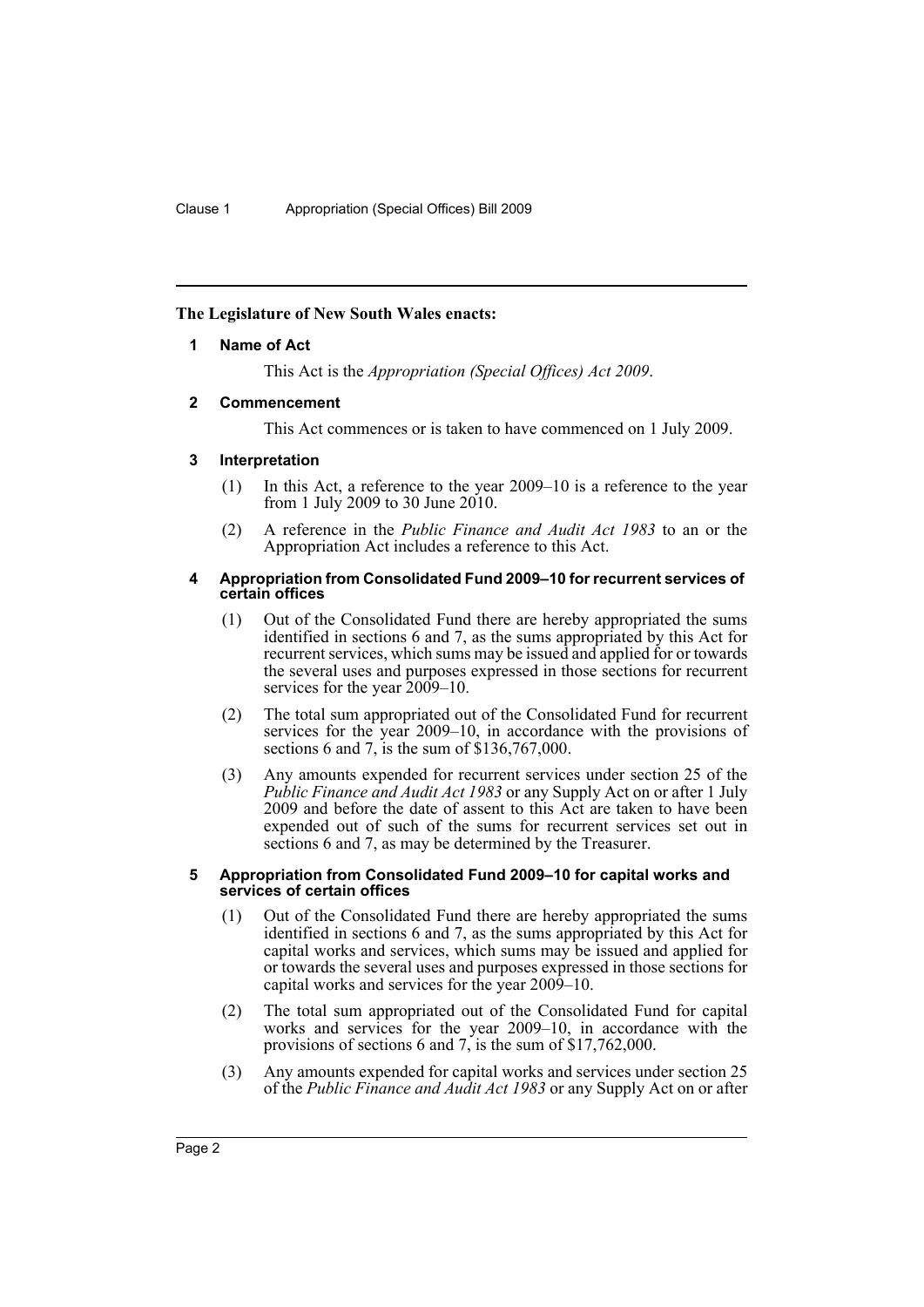1 July 2009 and before the date of assent to this Act are taken to have been expended out of such of the sums for capital works and services set out in sections 6 and 7, as may be determined by the Treasurer.

## <span id="page-3-0"></span>**6 Premier**

(1) RECURRENT SERVICES: The sum of \$51,764,000 is hereby appropriated to the Premier for the recurrent services of the following:

|     |                                                  | \$,000 |
|-----|--------------------------------------------------|--------|
| 01. | <b>Independent Commission Against Corruption</b> | 16,800 |
| 02  | Ombudsman's Office                               | 19,827 |
| 03. | New South Wales Electoral Commission             | 15,137 |
|     | Total, Recurrent Services                        | 51,764 |
|     |                                                  |        |

(2) CAPITAL WORKS AND SERVICES: The sum of \$7,049,000 is hereby appropriated to the Premier for the capital works and services of the following:

|              |                                                  | \$,000 |
|--------------|--------------------------------------------------|--------|
| 01.          | <b>Independent Commission Against Corruption</b> | 290    |
| $02^{\circ}$ | Ombudsman's Office                               | 785    |
| 03.          | New South Wales Electoral Commission             | 5.974  |
|              | Total, Capital Works and Services                | 7.049  |

## <span id="page-3-1"></span>**7 Attorney General**

(1) RECURRENT SERVICES: The sum of \$85,003,000 is hereby appropriated to the Attorney General for the recurrent services of the following:

|    |                                               | \$.000 |
|----|-----------------------------------------------|--------|
| 01 | Office of the Director of Public Prosecutions | 85,003 |
|    | <b>Total, Recurrent Services</b>              | 85,003 |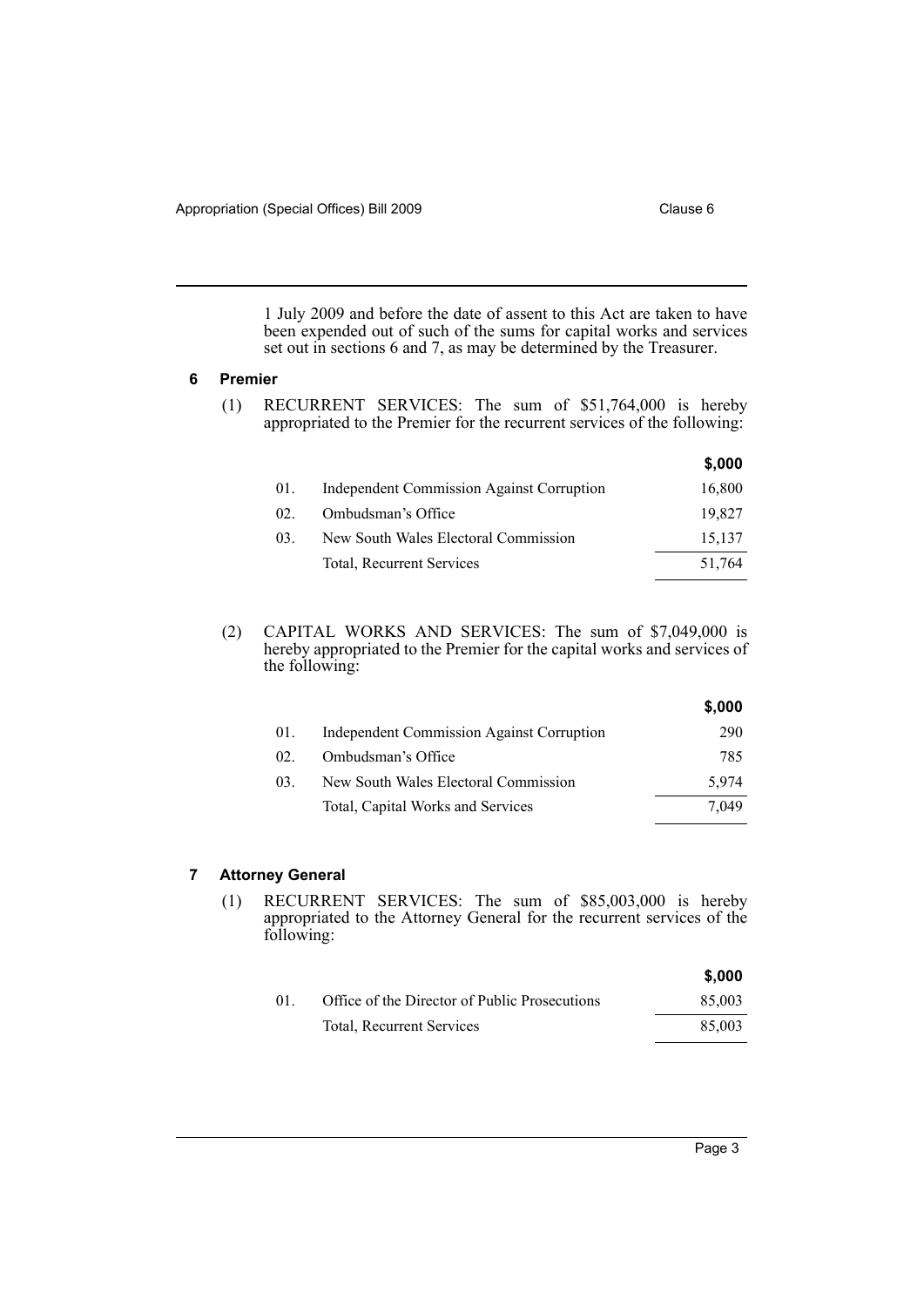(2) CAPITAL WORKS AND SERVICES: The sum of \$10,713,000 is hereby appropriated to the Attorney General for the capital works and services of the following:

|        |                                               | \$,000 |
|--------|-----------------------------------------------|--------|
| $01$ . | Office of the Director of Public Prosecutions | 10.713 |
|        | Total, Capital Works and Services             | 10.713 |

### <span id="page-4-0"></span>**8 Variation of authorised payments from Consolidated Fund**

- (1) In this section, *purpose* means a purpose specified in section 6 or 7 in relation to a Minister to which a sum is appropriated for recurrent services or for capital works and services.
- (2) Payment of a sum appropriated under section 6 or 7 for a purpose may not be made in excess of the sum specified for the purpose, except as provided by this section or Division 4 of Part 2 of the *Public Finance and Audit Act 1983*.
- (3) If the exigencies of government so require, the Treasurer may authorise the payment of a sum in excess of the amount specified for a purpose, but only if an equivalent sum is not paid out for another purpose, whether the other purpose is specified in relation to the same or a different Minister, subject to subsection (4).
- (4) A sum appropriated for recurrent services may only be paid out for recurrent services and a sum appropriated for capital works and services may only be paid out for capital works and services.
- (5) This section does not apply to sums appropriated by another Act.
- (6) This section does not enable the Treasurer to authorise the payment of a sum in augmentation of, or as an addition to, any salary or wages the amount of which has been fixed by law.
- (7) The Treasurer is to inform the Auditor-General of every authorisation given under this section.
- (8) An authorisation under this section may be given before or after the relevant payment is made.

## <span id="page-4-1"></span>**9 Appointment of person to carry out the functions of the Treasurer under section 8**

(1) The Treasurer may appoint a person to carry out the Treasurer's functions under section 8.